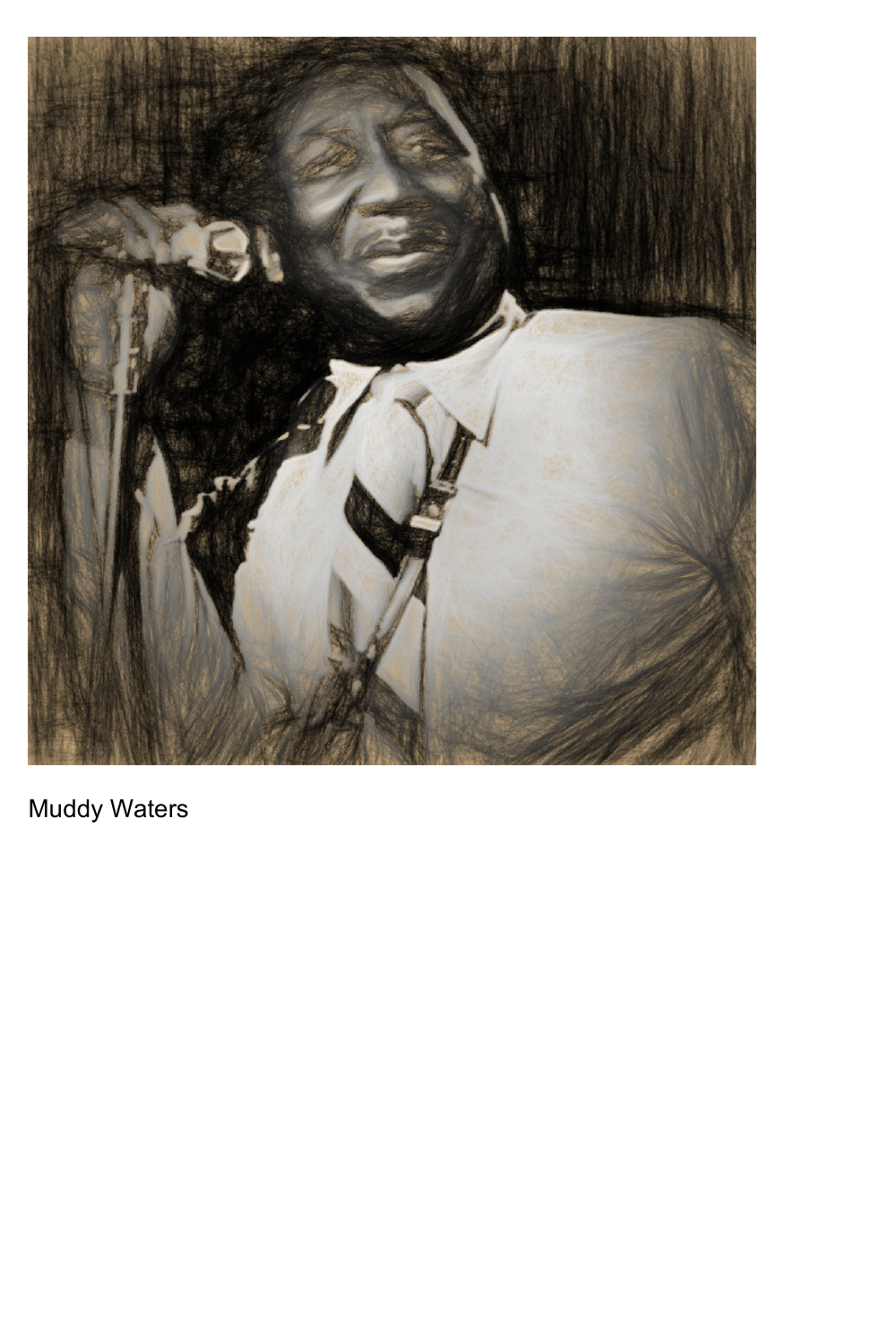# ANN ARBOR BLUES FESTIVALS BRIEF BLUES BIOS AND ALBUM PICKS

By Michael Erlewine (Michael@Erlewine.net)

There were many of the world's greatest blues players at those Ann Arbor Blues Festivals. I thought some of you might like a short introduction to a few of these players, so I put together a short bio on some of the blues artists who were at the Ann Arbor Blues Festivals in 1969 and 1970. These are just my thoughts and my album picks. I also include some basic information on birth and death dates and locations, FYI. I interviewed almost all of these players and many more.

# **Albert King**

Born: 1923-04-25 Indianoloa, MS Died: 1992-12-21 Memphis, TN Guitar, Vocals

Albert King is a take-no-prisoners king of player and one of the three great bluesman named King, the others being B.B. and Freddie. Standing well over six feet tall, king was indeed an imposing figure that, coupled with his serious demeanor, made any performance something you would remember. Although well acquainted with Chicago and the style of blues played there, King's music was more shaped by his contract with Stax records which often used Booker T and The MG's as his backup band for recordings. King's song "Born Under a Bad Sign" is perhaps his signature tune and his blistering guitar playing the envy of all guitar players. My brother Dan, a world-famous guitar repairman, made a custom-made guitar for Albert King, with his name inlaid on the fingerboard.

Born Under a Bad Sign / Stax / 1967 Live wire / Blues Power / Stax / 1968 Laundromat Blues / Edsel / 1984

# **Arthur "Big Boy" Crudup**

Born: 1905-08-24 Forest, MS Died: 1974-03-28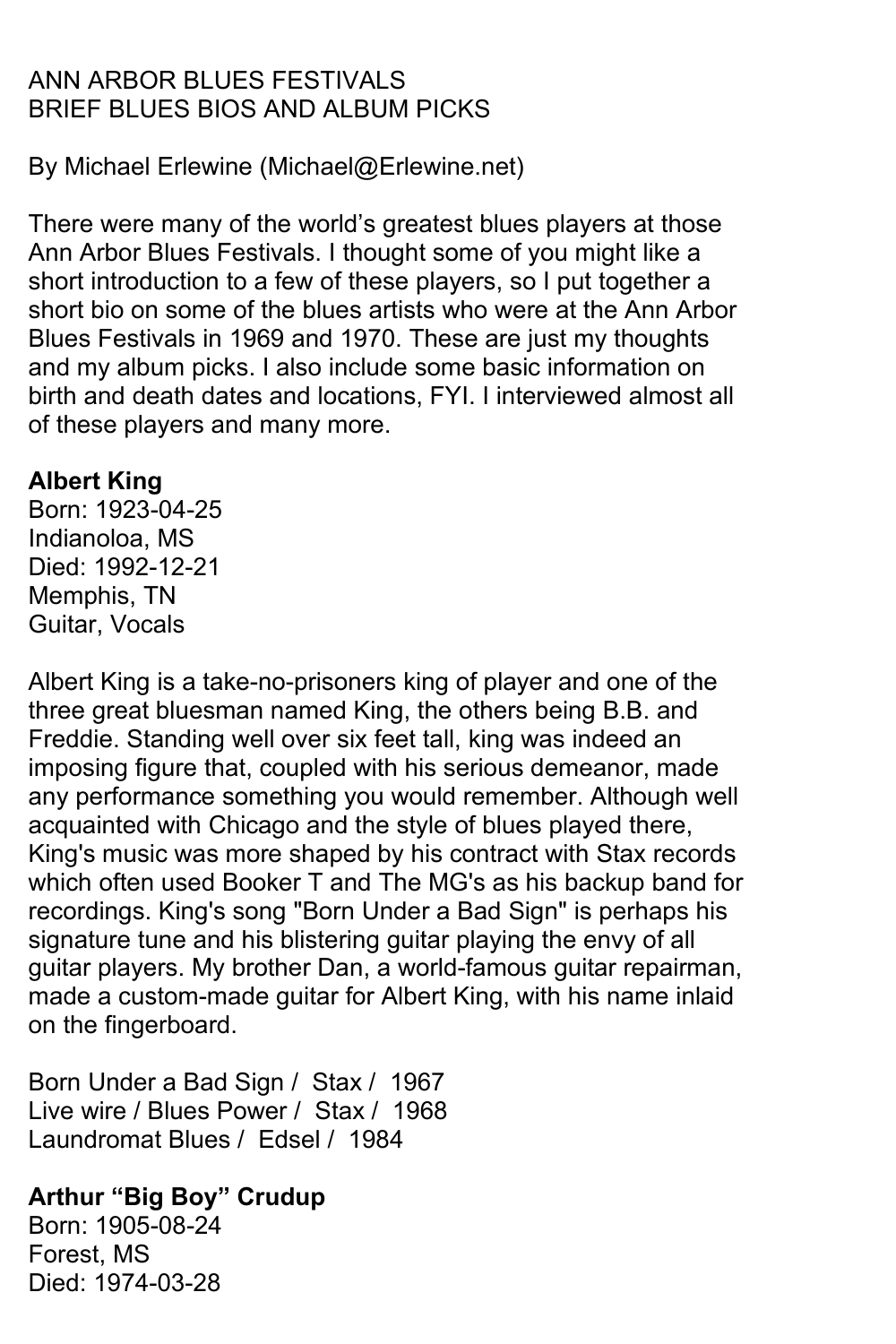Nassawadox, VA Guitar, Vocals

Arthur "Big Boy" Crudup was one of those artists who really seemed bigger than life in person. Meeting him was an awesome experience. A powerful singer and songwriter, Elvis Presley covered no less than three of Crudup's songs, the most famous being "That's Alright Mama," the tune that really launched Presley's career. Crudup was one of those artists who was kind to everyone he met and meeting that kind of wisdom and kindness is never forgotten. I remember my brother Dan and I drinking Jack Daniels with Arthur Crudup one fine night when Crudup was housed at the Michigan League.

Arthur "Big Boy" Crudup / Fire / 1962 Give Me a 32-20 / Crown Prince / 1988 Mean Ol' Frisco / Charly / 1999

#### **B.B. King**

Born: 1925-09-16 Indianola, MS Died:2015-05-14 Las Vegas, NV Guitar, Vocals

B.B. King really deserves his title "King of the Blues," both as singer, guitar player, and person. King's always gracious, gentlemanly style, carefully phrased lyrics, and superb guitar solos coupled with the fact that he always put on a great show, worked with a fantastic band, complete with horns, Hammond B-3 organ - the works. If it was B.B. King, then it was a real experience you would have. I can well remember nights in Detroit, in a school gymnasium, perhaps the only white kids there with B.B. King, Bobby Forte on tenor sax, Duke Jethro on the organ and plenty of beer and fried chicken for sale. That was something.

Live at the Regal / ABC / MCA / 1965 The Blues / Crown / 1960 Live in Cook County Jail / MCA / 1971

**Big Joe Turner** Born: 1911-05-18 Kansas CIty, MO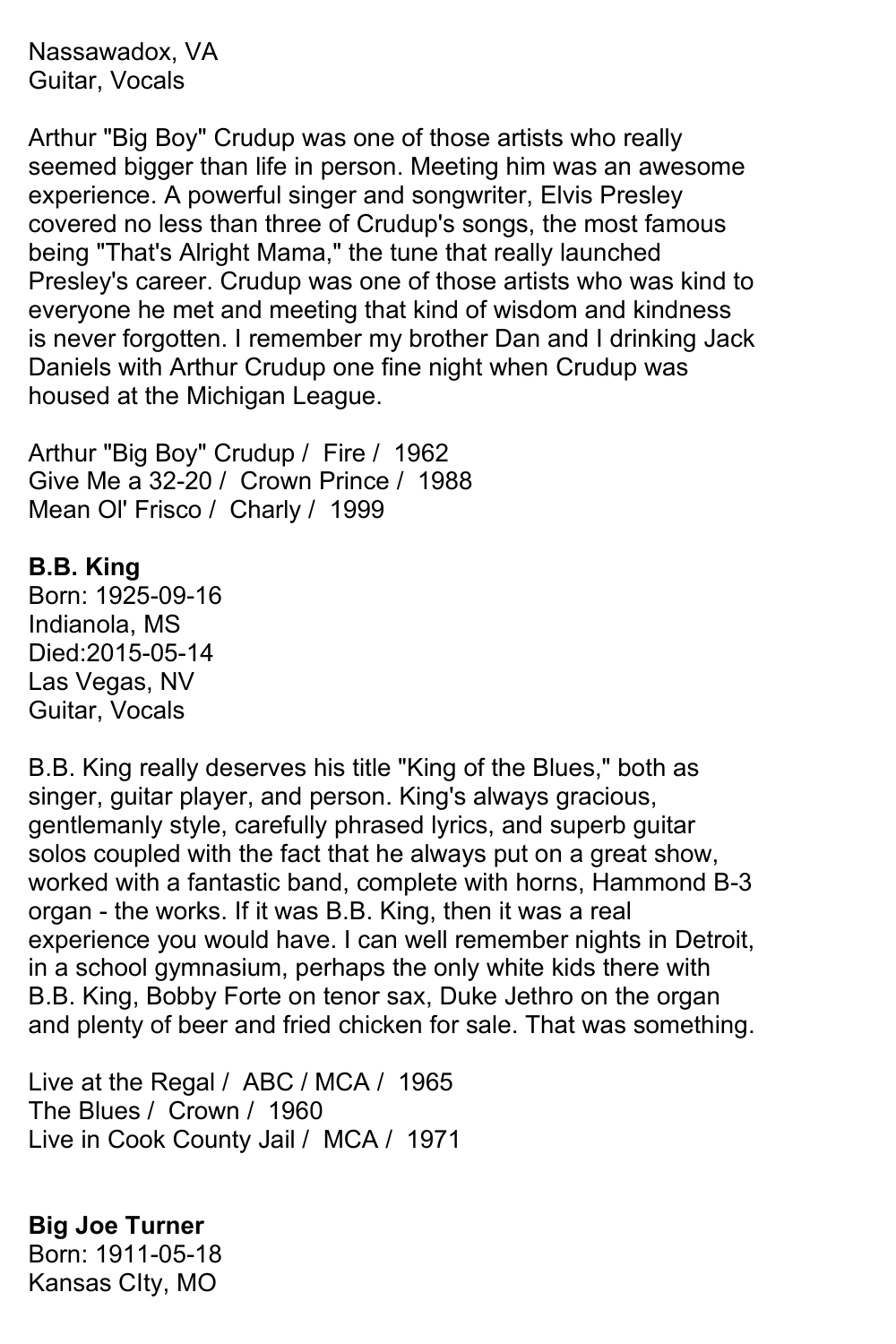Died: 1985-11-24 Inglewood, CA Vocals

The "Boss of the Blues," Big Joe Turner hails from Kansas City, which has its own take on the blues. Turner is a blues 'shouter' and has played everything from jazz and big band to rock n' roll. His 1954 hit "Shake, Rattle, and Roll" mad him a national celebrity. Turner, like B.B. King and Bobby 'Blue' Bland, is more uptown, used to a large audience, and puts on a real show.

Joe Turner Sings Kansas City Jazz / Decca / 1953 Boss of the Blues / Atlantic / 1956 Things I Used to Do / Pablo / 1977

## **Bobby Blue Bland**

Born: 1930-01-27 Rosemark, TN Died: 2013-06-23 Germantown, TN Vocals

Bobby "Blue" Bland was one of the few blues singers who worked with a big-band sound to also make it with the gut-bucket blues crowd. He has a world of heartache in that voice and there are no credible imitators of his sound. Like B.B. King, Bland toured with a larger band and his performances were carefully put together shows. His apologetic style of singing, which features heartbreak and love lost, endears him to almost all listeners. He is indeed one of the greats.

Blues Consolidate / Duke / 1958 Two Steps from the Blues / Duke / MCA / 1961 Touch of the Blues / Duke / 1967

**Buddy Guy** Born: 1936-07-36 Lettsworth, LA Guitar, Vocals

Chicago singer and blues guitarist Buddy Guy is world famous today, but in the late 1960s, his incredible guitar style was already the envy of all the younger players. His work on the Junior Wells album "Hoodoo Man Blues" sets the mark for a certain style of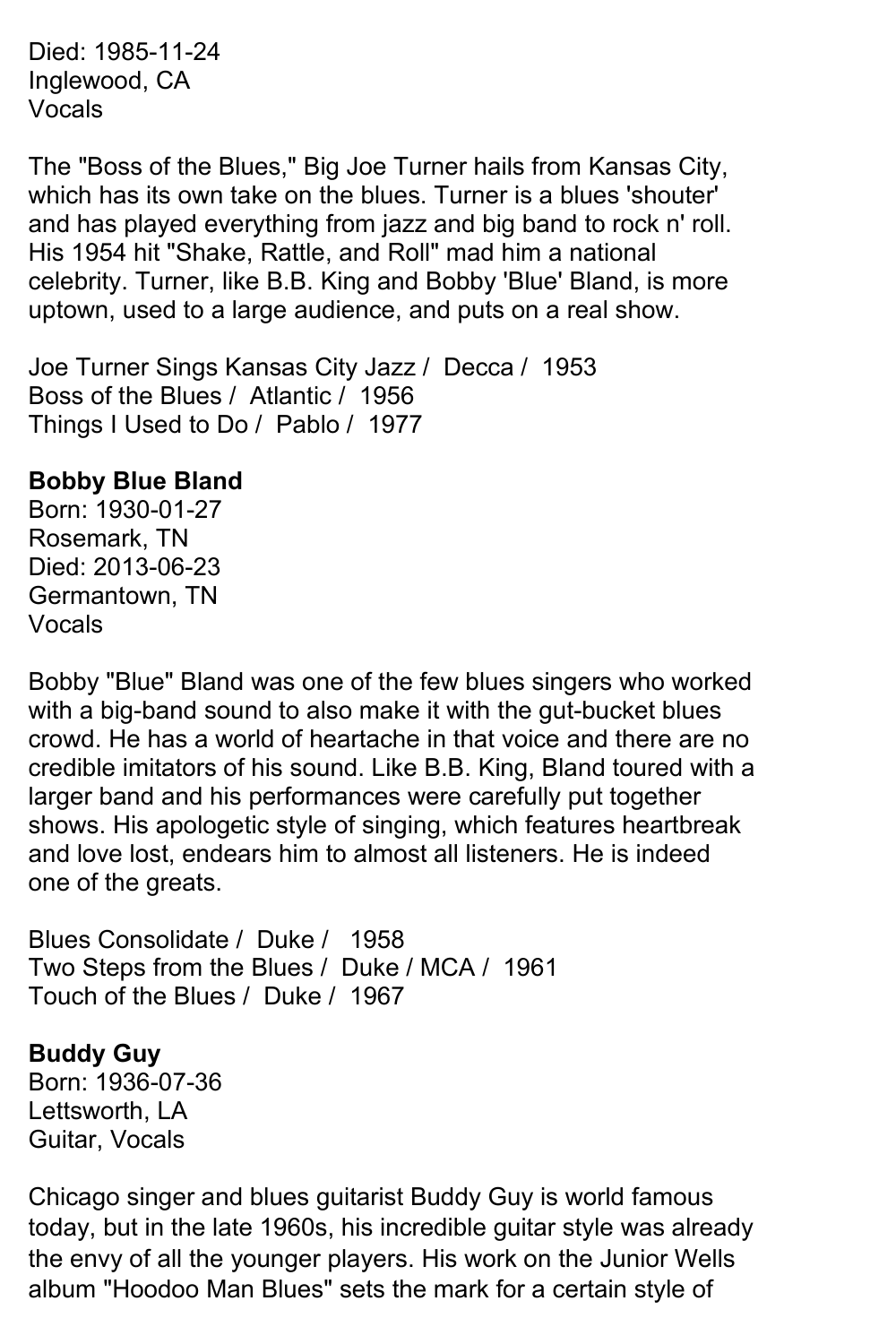Chicago guitar and is a must-listen for lovers of city blues. Junior Wells and Buddy Guy are an unbeatable combination for pure inner-city blues and you can see it from the photos of the blues festival. I had the good fortune to have dinner with Buddy Guy some years ago.

I Left My Blues in San Francisco / Chess / 1967 Pleading the Blues / Evidence / 1979 Chess Masters / Chess / 1987

## **Charlie Musselwhite**

Born: 1944-01-31 Kosciusko, MS Harmonica, Vocals

Charlie Musselwhite, along with Paul Butterfield, is one of the few whites to have paid his blues dues early on and to appear on stage with the great performers at those early Ann Arbor blues festivals. "Memphis Charlie" as he was called, came more out of the country side of blues, but soon learned all the nuances of bigcity Chicago blues. He was a student of the great harp master Big Walter Horton. Musselwhite started out in Chicago, but has since toured all over the country, in particular on the West Coast. He is still cookin'. I have seen and talked with Musselwhite a number of times over the years.

Stand Back / Vanguard / 1967 Tennessee Woman / Vanguard / 1969 In My Time / Alligator / 1991

# **Clifton Chenier**

Born: 1925-06-25 Opelousas, LA Died: 1987-12-12 Lafayette, LA Accordian, Vocals

Creole-born accordion player Clifton Chenier is called the "King of Zydeco," and for good reason. He pretty much single-handedly showed the world what Cajun and Zydeco tunes should look and sound like. His flamboyant style of presenting himself (he wore a large crown and flashed his gold tooth) and that irresistible music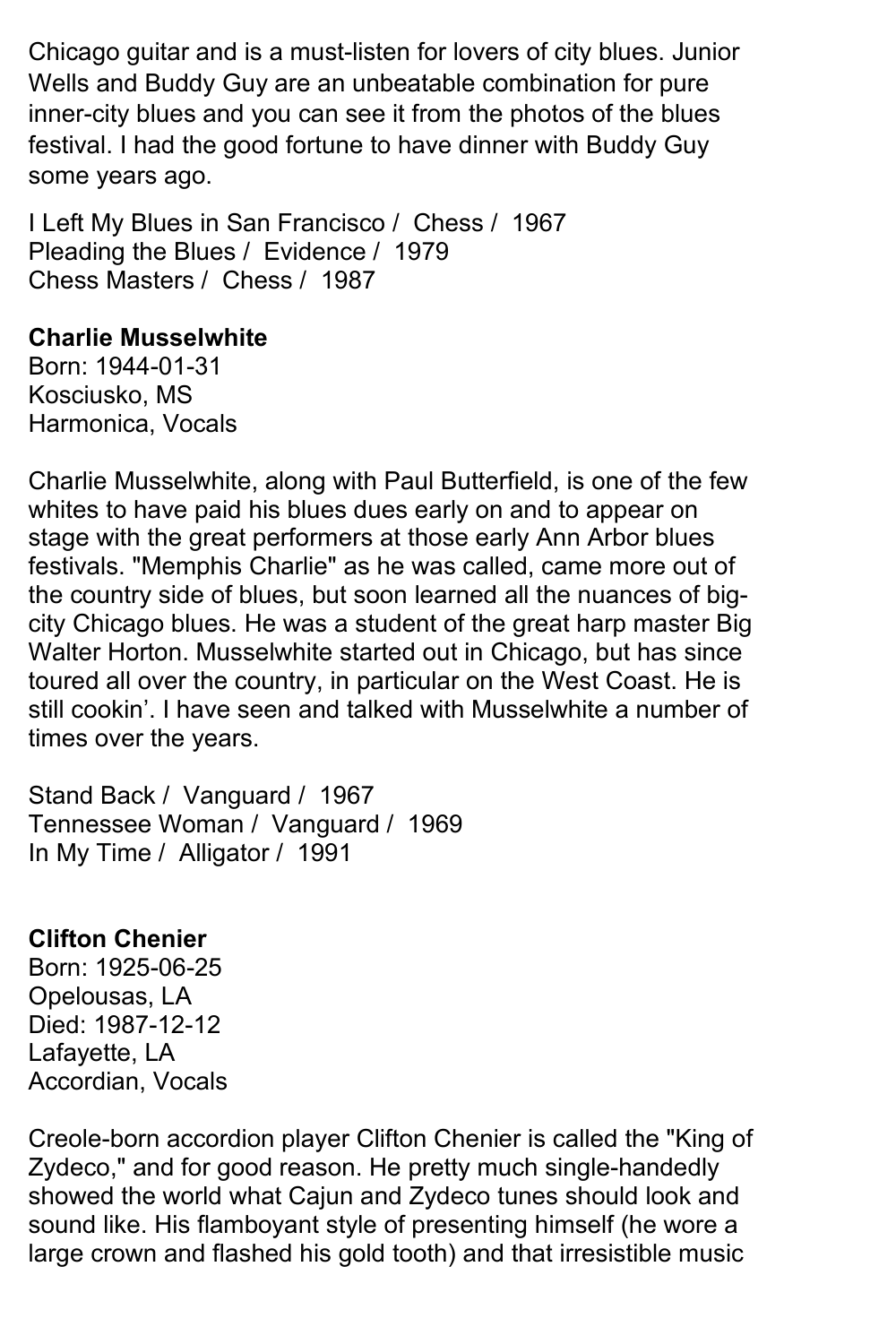had everyone out of their seats and dancing in the aisles for every performance. Chenier is the king!

Bayou Blues / Specialty / 1970 King of the Bayous / Arhoolie / 1970 Out West / Arhoulie / 1974

## **Dave Alexander**

Born: 1938-03-10 Shreveport, LA Died: 2012-01-08 Marshall, TX Piano, Vocals, Bass, Trumpet

Dave Alexander, a very talented singer and pianist, was a very familiar figure in the Ann Arbor scene in the early 1970s, playing both solo and as a sideman. He was very approachable.

Boogie Woogie Riot! / Ace / Arhoolie / 1994 The Rattler / Arhoolie / 1972 The Dirt on the Ground / Arhoolie / 1973

# **Doctor Ross**

Born: 1925-01-21 Tunica, MS Died: 1993-0528 Flint, MI Guitar, Harmonica, Vocals

In the tradition of the one-man band players like the West Coast's 'Lone-Cat 'Jessie Fuller, Doctor Isaiah Ross plays guitar, harmonica, and sings in various combinations. Ross came out of Mississippi, where he appeared on radio and onto the Memphis scene, eventually working for Sun Records and playing a boogie style of guitar, voice, and harmonica. His sound is instantly recognizable, perhaps because he played the guitar left-handed and upside down and the harmonica backward, with the low notes to the right.

Call the Doctor / Testament / 1965 I'd Rather Be an Old woman's Baby / Fortune / 1971 Doctor Ross / the Harmonica Boss / Fortune / 1972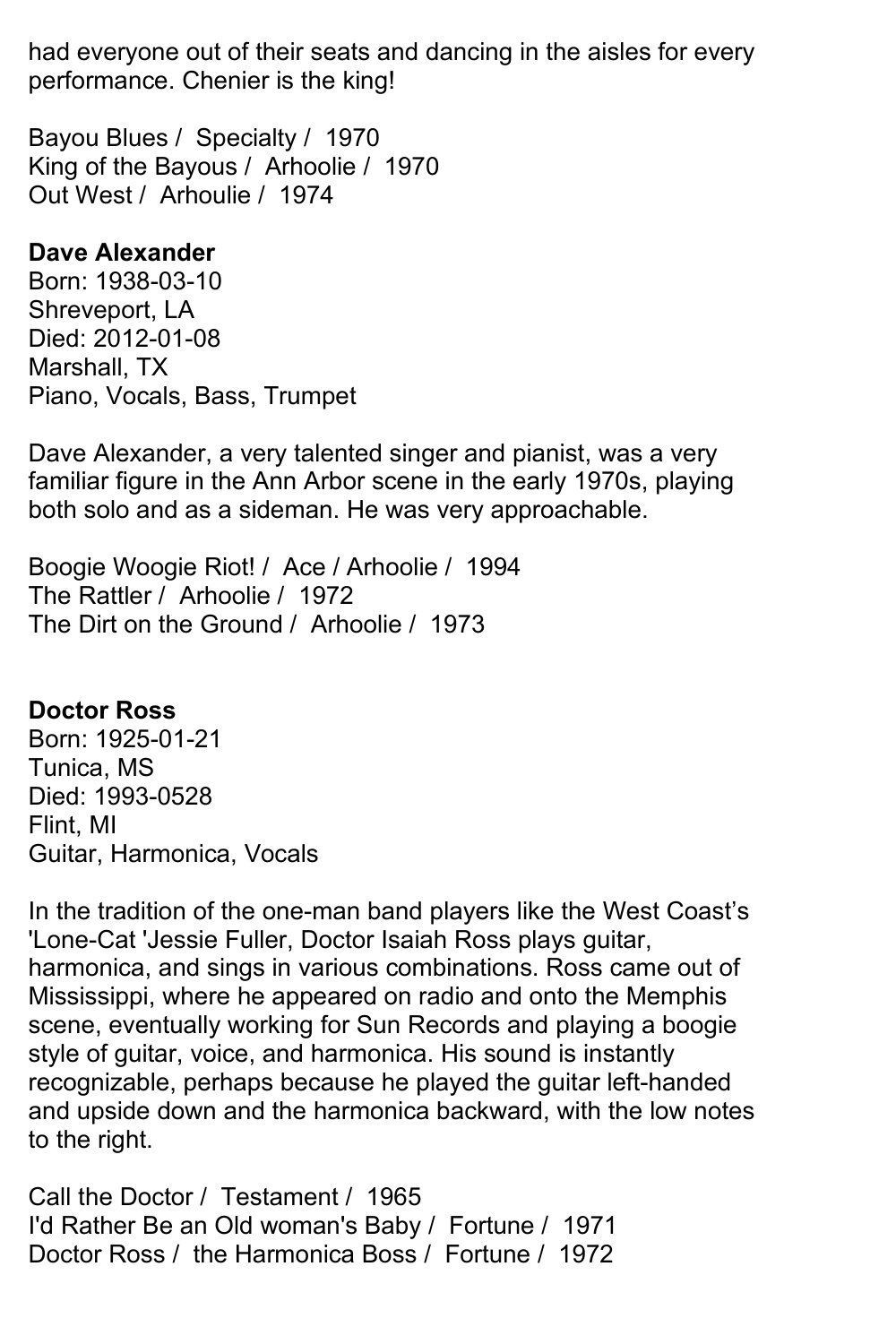# **Eddie Vinson**

Born: 1917-12-18 Houston, TX Died: 1988-07-02 Los Angeles, CA Sax, Vocals

Eddie 'Cleanhead' Vinson is a jazz saxophonist who wandered, to everyone's delight, into the blues and R&B format from time to time. Vinson can play the most down-and-out bar-walking sax you have ever heard, when he has a mind to. He also wrote a number of tunes for Miles Davis. 'Cleanhead' is a terror on the sax.

Clean Head's Back in Town / Charly / 1957 Cherry Red / One Way / 1967 Old Kidney Stew Is Fine / Delmark / 1969

### **Fred Below**

Born: 1926-09-16 Chicago, IL Died: 1988-08-14 Chicago, IL Drums

Fred Below, one of the best-known of the Chicago blues drummers, is instantly recognizable by his signature black beret. Below, at first a jazz drummer, crossed over into blues and stayed there. He played with the "Three Aces," Junior Wells key band, and eventually after Wells left, with Little Walter as the "Four Aces" and then "Little Walter and the Jukes." Below played on almost all of Little Walter's greatest hits and also worked with just about every blues player on the scene. He was 'the Man' when it came to choosing a drummer for a sideman.

No solo albums, but Below played on many tunes by Little Walter, Sonny Boy Williamson, Muddy Waters, Jimmy Rogers, and Howlin' Wolf, Junior Wells, and others.

# **Freddie King**

Born: 1934-09-03 Gilmer, TX Died: 1976-12-28 Dallas, TX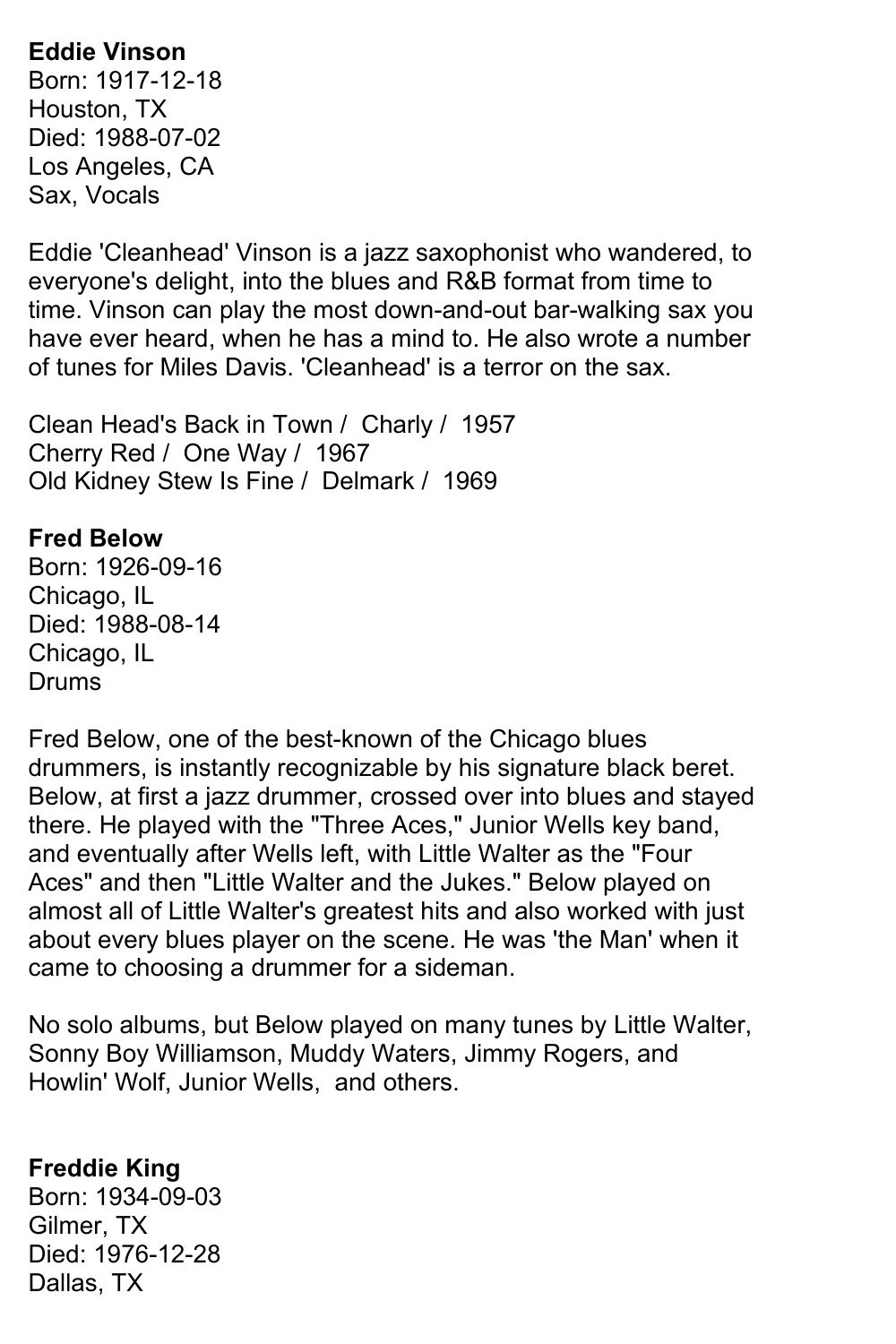## Guitar, Vocals

The great guitar instrumentalist and singer Freddie King, the 'Texas Cannonball," is perhaps most famous for the instrumental "Hideaway" and the song "You've Got to Love Her with a Feeling." Every aspiring guitar player studies King and covers his material, people like Stevie Ray Vaughn, Peter Green, and even Magic Sam. Not the Chicago sound, but the Texas sound. That is Freddie King.

Let's Hide Away and Dance Away with Freddie King / King / 1961 Gives You a Bonanza of Instrumentals / Crosscut / 1965 Hide Away / Starday / 1969

# **Fred McDowell**

Born: 1904-01-12 Roseville, TN Died: 1972-07-03 Memphis, TN Guitar, Vocals

I first met Delta-style bluesman Mississippi Fred McDowell in a small room in the Michigan League at the University of Michigan, where he had arrived some days too early for the Ann Arbor Blues Festival. There he was alone in his room, soft spoken and gentle mannered. We hung out. McDowell was the real deal, a great slide player, with a wide repertoire that made that original Delta sound live again in the now.

My Home Is in the Delta / Testament / 1964 Amazing Grace / Testament / 1966 Mississippi Delta Blues / Vol. 2 / Arhoolie / 1966

# **Hound Dog Taylor**

Born: 1915-04-12 Natchez, MS Died: 1975-12-17 Chicago, IL Guitar, Vocals

Slide guitarist and singer Hound Dog Taylor was always a force in the local Chicago blues scene. His band, the legendary House Rockers, contained only two players, himself and guitarist Brewer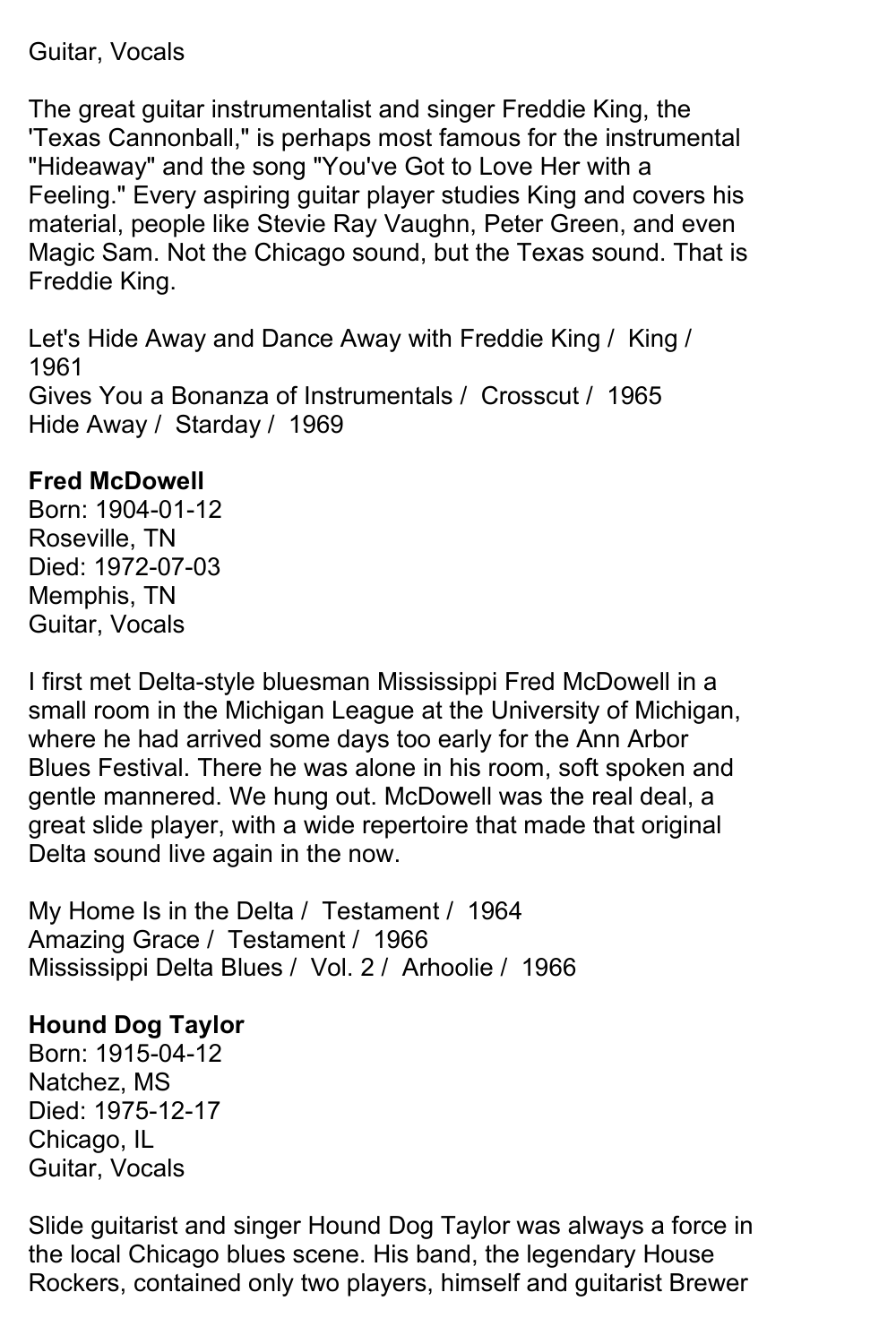Phillips, but the two of them really did rock the house, sending folks to the dance floor and they sounded louder than a full band. Here is wild, up-tempo slide music.

Hound Dog Taylor and the Houserockers / Alligator / 1971 Natural Boogie / Alligator / 1973 Beware of the Dog / Alligator / 1975

# **Howlin' Wolf**

Born: 1910-06-10 West Point, MS Died: 1976-01-10 Hines, IL Vocals, Harmonica, Guitar

Singer and harp player Howlin' Wolf was indeed an imposing figure. Physically he was huge, but when he started to sing his voice seemed to come from such a deep or faraway place in the mind that he actually would intimidate people. That voice could scare the dickens out of you, so serious could his music sound, and yet the next minute he would be crawling on his hands and knees across the stage clowning - a total ham. Almost every blues fan loves "The Wolf." I did an interview with Wolf that is like and acid trip.

Howlin' wolf / Chess / 1962 The Rockin' Chair Album / Vogue / 1962 Evil / Chess / 1969

# **J.B. Hutto**

Born: 1926-04-26 Blackville, SC Died: 1983-06-12 Harvey, IL Guitar, Vocals

The great slide player J.B. Hutto, in the tradition of Elmore James, is known for his powerful voice, sometimes almost incomprehensible singing, and searing guitar work. Hutto and his band called "The Hawks" were among the first to go electric and push the amplified sound to the limit.

Hawk Squat / Delmark / 1968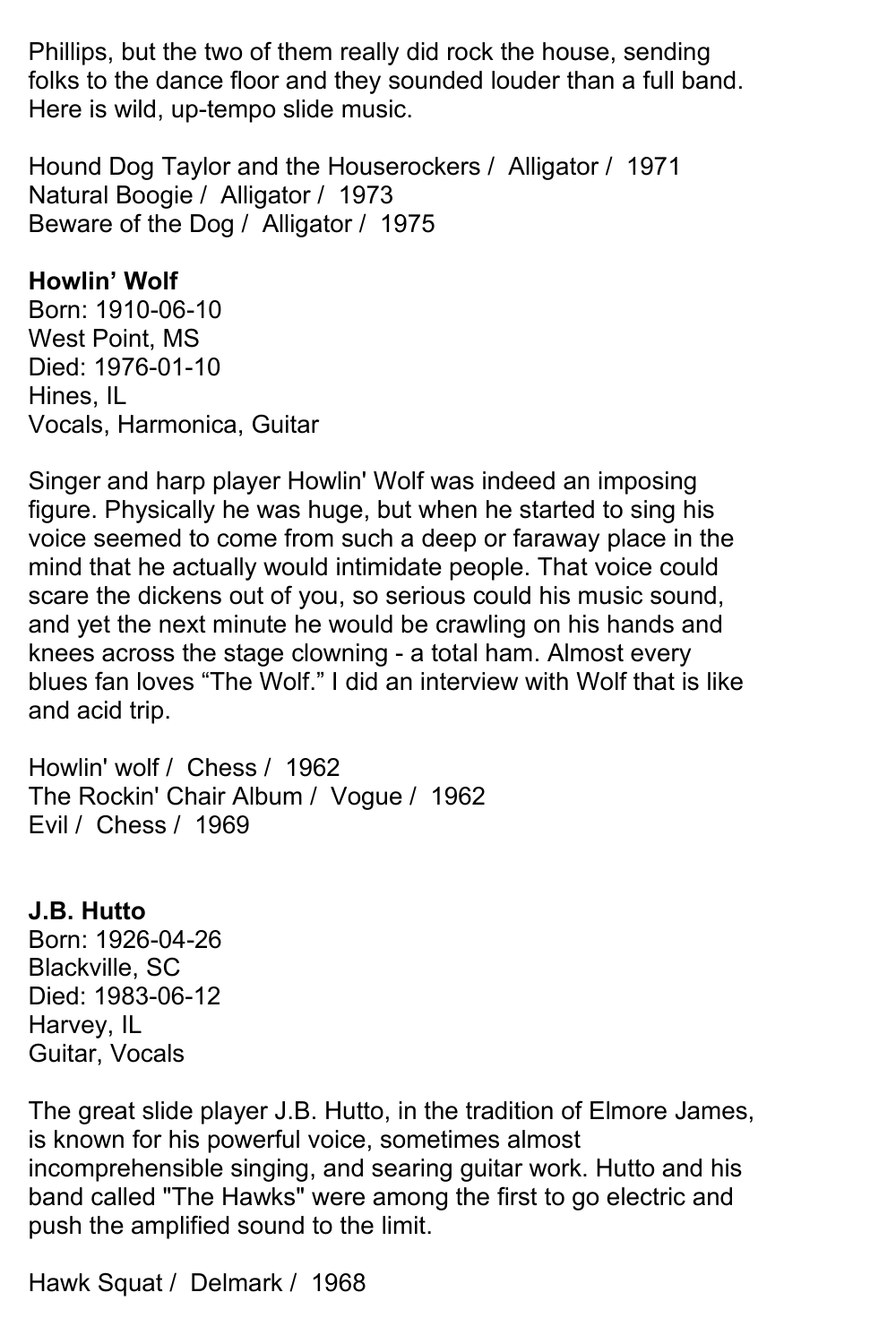Sidewinder / Delmark / 1973 Masters of Modern Blues / Testament / 1995

**John Lee Hooker** Born: 1920-08-17 Clarksdale, MS Died: 2001-06-21 Los Altos, CA

Guitar, Vocals

John Lee Hooker is the unrivalled groove master in the blues idiom and deserves his title as the "King of the Boogie." His recordings have an amazing uniformity of quality and his serious and soulful demeanor is matched only by that of the great Muddy Waters himself. Hooker grabs the audience from the first note and holds them transfixed until he stops. He was that good. I remember sitting with him in a tiny Green Room at the Chessmate in Detroit, which Jimmy Cotton was putting on a show out front. I think Cotton and his band lived with us for a week… something like that.

I'm John Lee Hooker / Shout Factory / 1960 Burnin' / Vee-Jay / 1962 The Great John Lee Hooker / Crown / 1964

### **Johnny Shines**

Born: 1915-04-26 Frayser, TN Died: 1992-04-20 Chicago, IL Guitar, Vocals

Shines who traveled and studied with the legendary Robert Johnson played in the Delta style, using a lot of slide guitar. Settling in the Chicago area, his powerful voice and understated manner of singing always stayed a little on the country side of city, but that being said, Shines was a real force in modern Chicago-style blues. His performances on the album "Chicago, The Blues Today! Vol. 3" with his friend Big Walter Horton are masterpieces. Hanging out with Johnny Shines, who was very approachable, was a treat that I can never forget. That Chicago the Blues Today" album, below, with Big Walter Horton is one of the finest blues albums I have EV ER heard.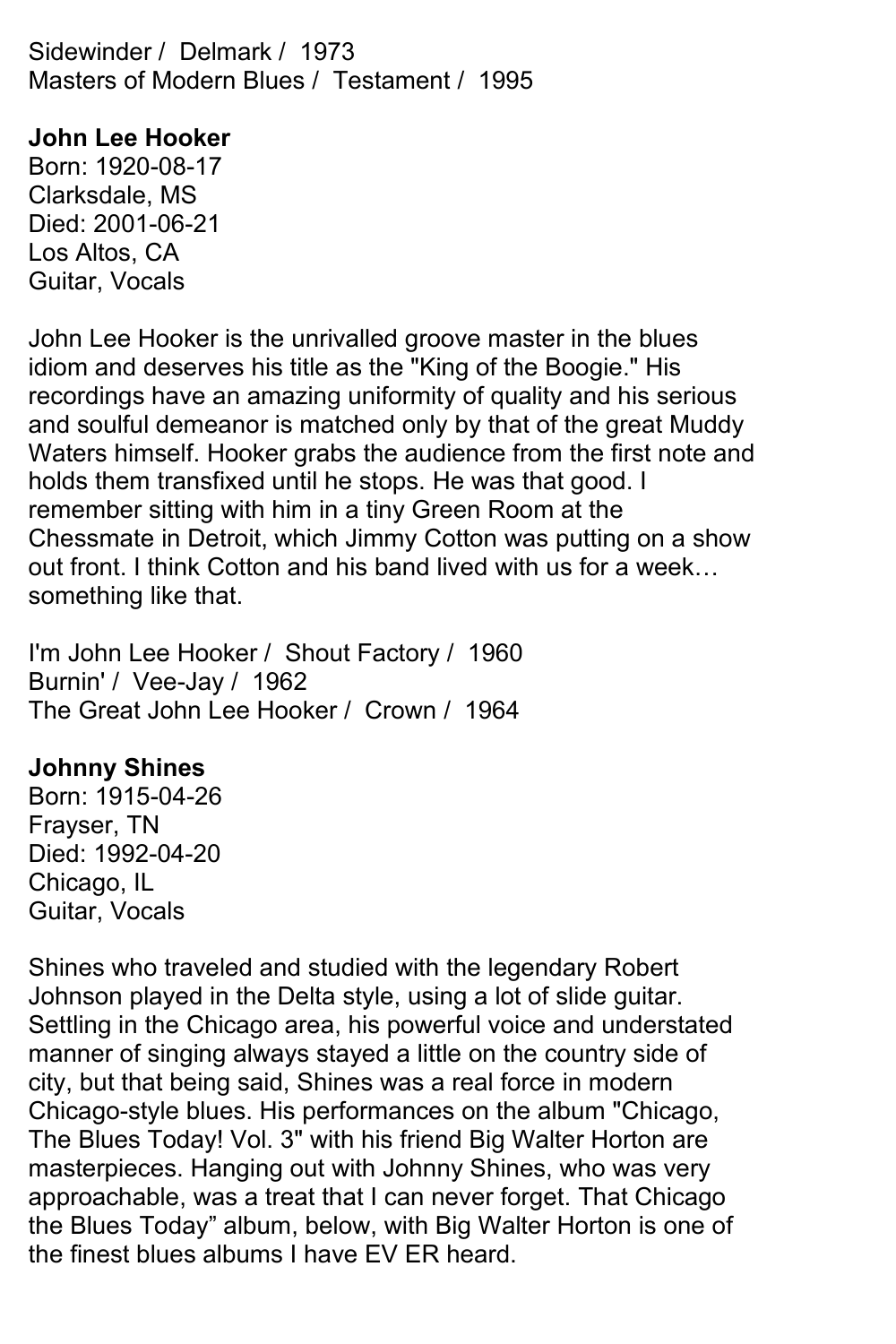Johnny Shines with Big Walter Horton / Testament / 1969 Dust My Broom / Flyright / 1980 Chicago the Blues Today: Vol. 3 / Vanguard / 1967

# **Johnny Winter**

Born: 1944-02-23 Beaumont, TX Died: 2014-07-16 France **Guitar** 

Johnny Winter, blues guitarist and singer, was not on the festival schedule, but like many your white performers, he knew enough to want to be at that historic gathering. He sat in with a number of artists (like Luther Allison) and generally hung out and soaked in the sound.

Second Winter / Columbia / 1969 Johnny Winter And / DCC / 1970 White Hot & Blue / Blue Sky / 1978

# **Johnny Woods**

Born: 1917-01-01 Looxahoma, MS Died: 1990 Guitar, Vocals

Singer and harmonica player Johnny Woods played mostly postwar country-style music. He often travelled with Mississippi Fred McDowell, with whom he also recorded.

Mississippi Fred McDowell and Johnny Woods / Rounder / 1977

# **Johnny Young**

Born: 1918-01-01 **Mississippi** Died: 1974-04-18 Chicago, IL Guitar, Mandalin, Vocals

Singer, guitar, and mandolin player, Johnny Young hailed from Mississippi and ended up a fixture of modern Chicago blues. Often busking on Maxwell Street with fellow player Johnny Williams, Young went on to record with Big Walter Horton, Muddy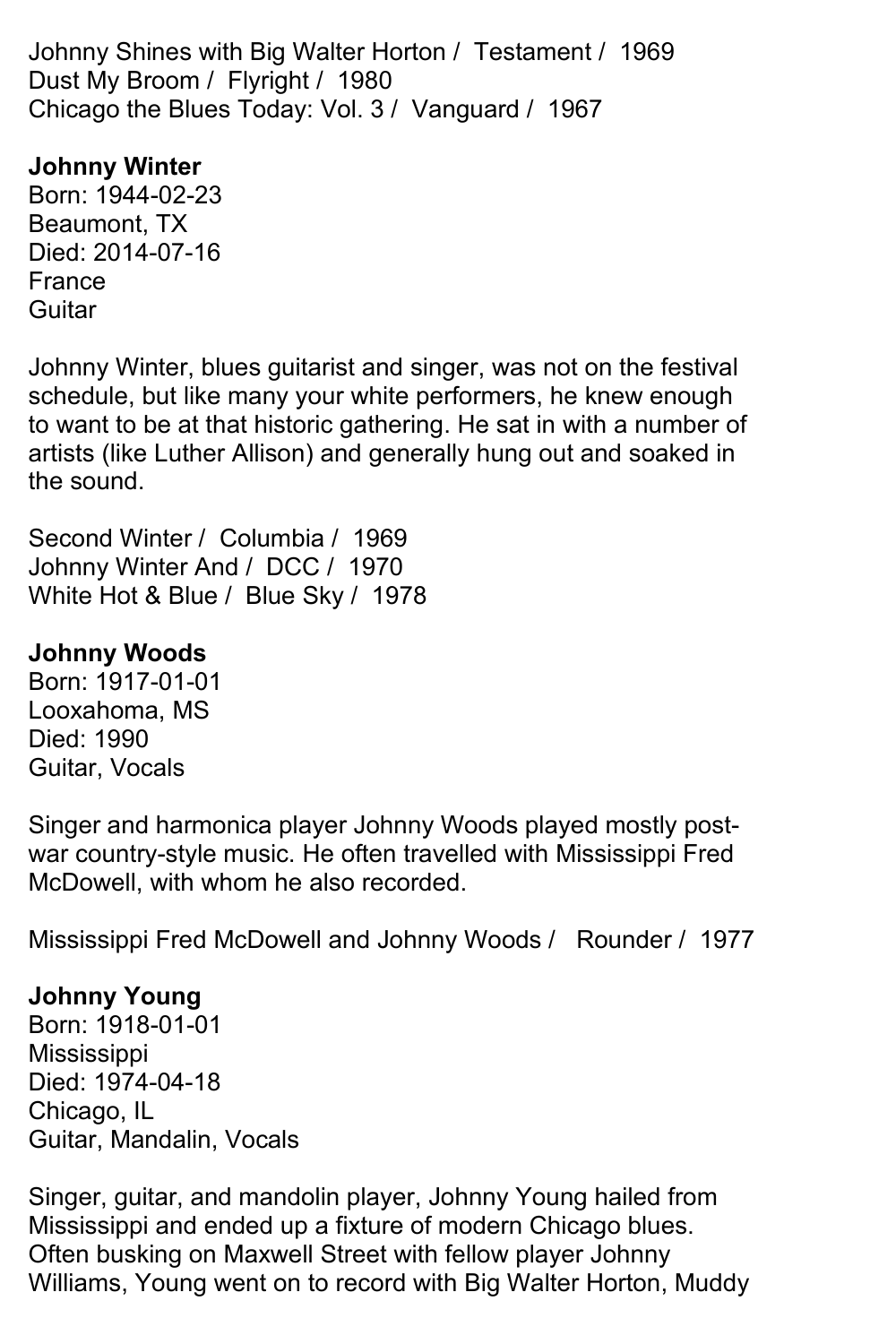Waters, Otis Spann, and others. He was one of the few players who used the mandolin and has not received all the attention he deserves.

Johnny Young and His Chicago Blues Band / Arhoolie / 1966 Chicago The Blues Today: Vol. 3 / Vanguard / 1967 Fat Mandolin / Blue Horizon / 1970

## **Junior Wells**

Born: 934-12-09 Memphis, TN Died: 1998-01-15 Chicago, IL Harmonica, Vocals

Junior Wells is perhaps the paradigm of the inner-city Chicago bluesman. Just pick up a copy of his Delmark recording "Hoodoo Man Blues," which tells all. The singing and harmonica playing on that album is literally incredible and takes you to a place I will bet you have never been to and will never forget. Wells is the essence of what Chicago-style blues is all about.

Hoodoo Man Blues / Delmark / 1965 Blues Hits Big Town / Delmark / 1977 Come On in This House / Telarc / 1997

# **Juke Boy Bonner**

Born: 1932-03-22 Bellville, TX Died: 1978-06-29 Houston, TX Guitar, Harmonica, Vocals

Juke Boy Bonner was perhaps best known as a singer and harmonica player, but he also played a lot of guitar. Bonner, who was mostly a solo act, often appeared as a one-man band, and sung of the harshness of urban existence for a black man, with songs like "Going Back to the Country," "Life is a Nightmare," and "Struggle Here in Houston."

One Man Trio / Flyright / 1967 Going Back to the Country / Arhoolie / 1967 The Struggle / Arhoolie / 1968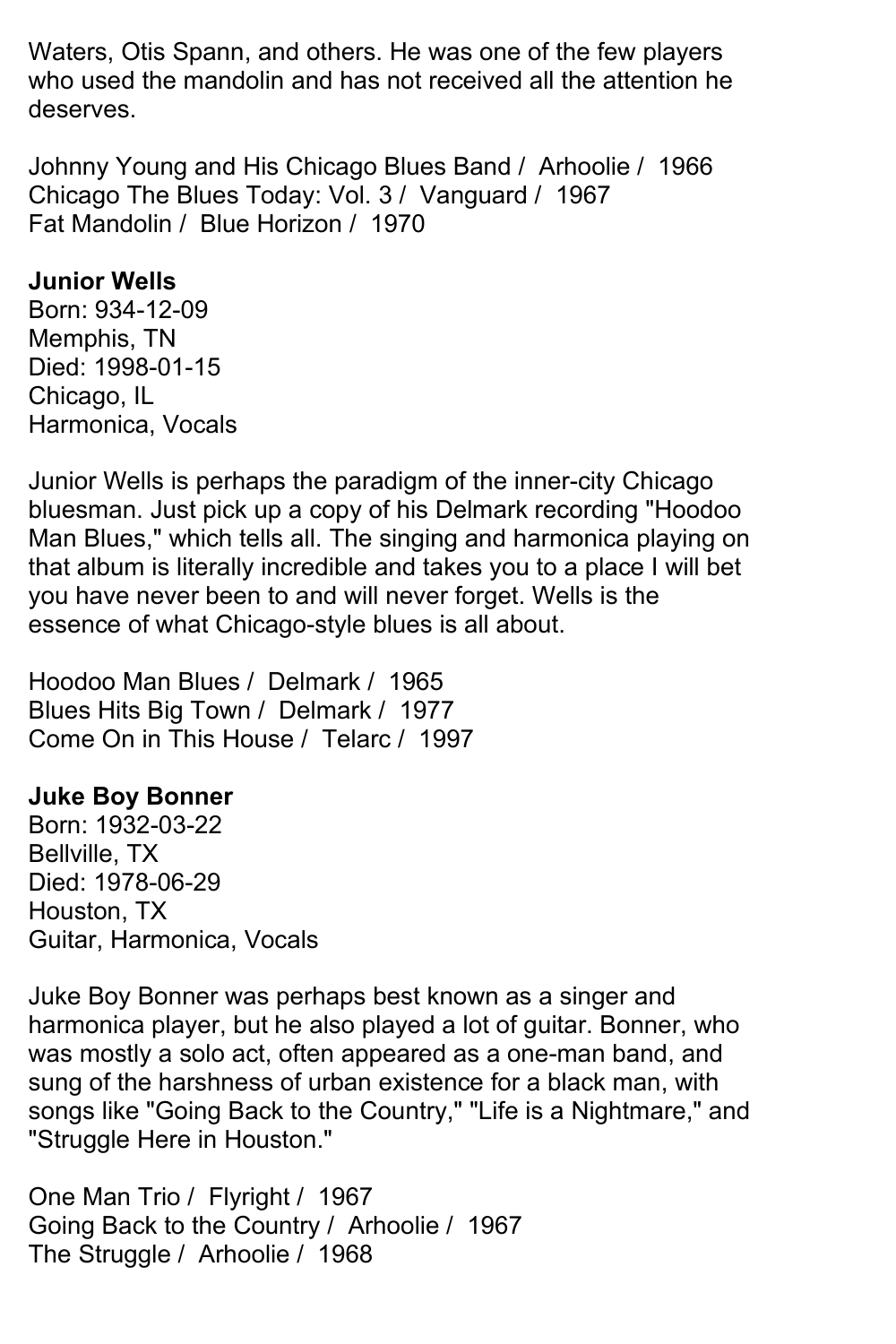**Koko Taylor** Born: 1935-09-28 Memphis, TN Died: 2009-06-04 Chicago Vocals

Sometimes referred to as the "Queen of the Chicago Blues," singer Koko Taylor, like Big Mama Thornton and Bessie Smith before her, is a take-no-prisoners vocalist. When she sings her signature (Willie Dixon) tune, "Wang Dang Doodle," she brings down the house and sends dancers flooding onto the dance floor. All modern female blues singers have learned from Koko Taylor.

Koko Taylor / MCA / Chess / 1969 I Got what It Takes / Alligator / 1975 The Earthshaker / Alligator / 1978

## **Little Brother Montgomery**

Born: 1906-04-18 Kentwood, LA Died: 1985-09-06 Champaign, IL Piano, Vocals

Chicago blues pianist Little Brother Montgomery was around when blues turned electric and was an integral part of the small club scene in the Windy City. With some roots in traditional jazz, Montgomery's piano blues are more refined than many, as his work with the great guitarist Otis Rush makes clear. He appeared at many folk and blues festivals over the years.

Tasty Blues / Prestige / 1960 Chicago: The Living Legends / Reverside / 1961 Goodbye Mister Blues / Delmark / 1973

# **Lucille Spann**

Born: 1938-06-23 Bolton, MS Died: 1994-08-02 Vicksburg, MO Vocals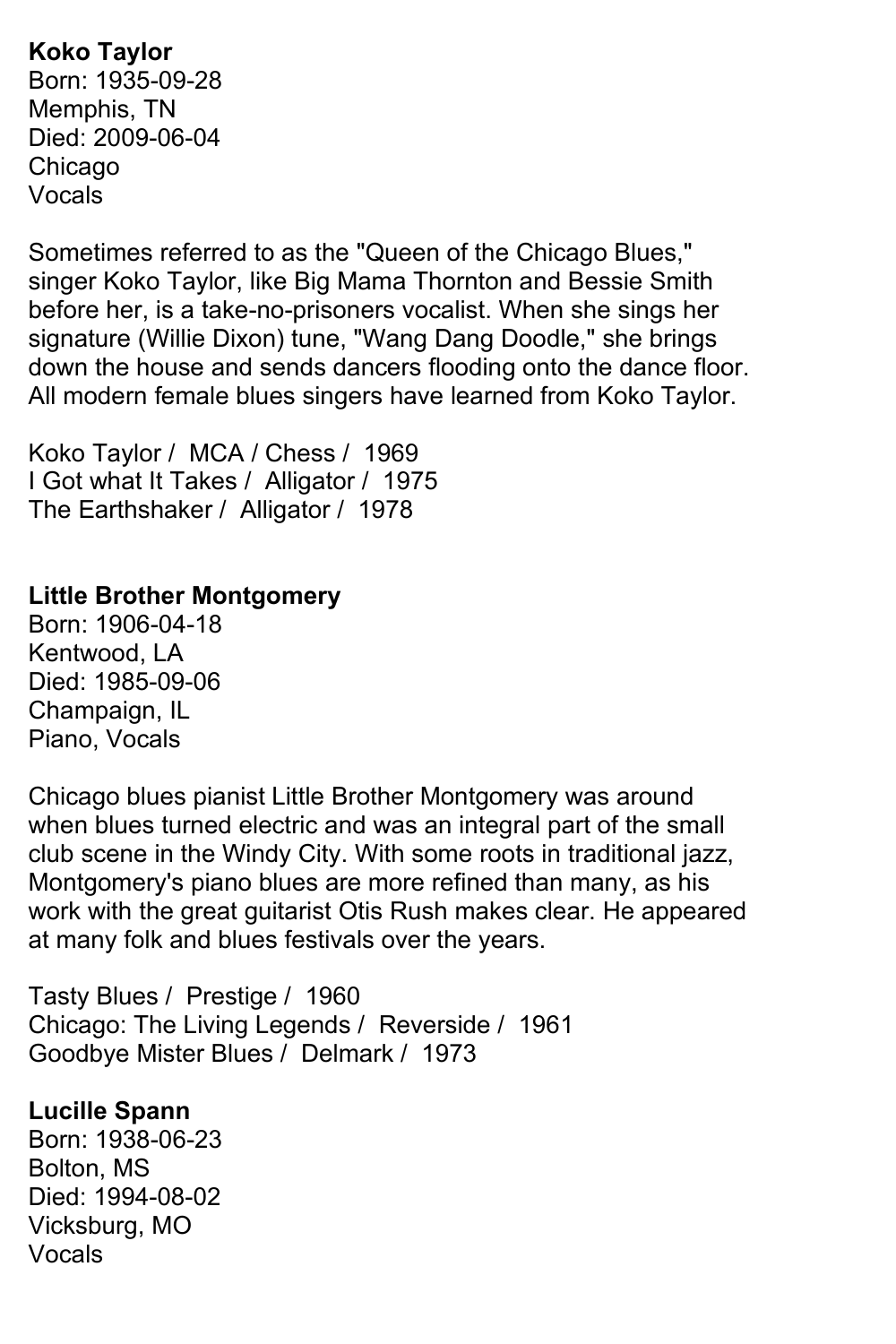Lucille Spann, the wife of legendary blues pianist Otis Spann, sang both blues and gospel. She recorded with the likes of Muddy Waters and often toured with her husband Otis.

Bottom of the Blues / Bluesway / 1968 Cryin' Time / Vanguard / 1970 Last Call: Live at Boston Tea Party / Mr Cat / 2000

# **Luther Allison**

Born: 1939-08-17 Widener, AR Died: 1997-08-13 Madison, WI Guitar, Vocals

Guitarist, singer Luther Allison was a mighty force at those first two Ann Arbor Blues Festivals. He was on fire. About thirty years of age at the time and at the top of his game, Allison (who was known by the older blues musicians) was himself a fan of these great blues masters and acted as an ambassador for the blues to the emerging white audience. Well-known in Ann Arbor, Allison performed frequently in the city and more or less hung out with the music crowd there. Everyone in Ann Arbor knew and loved Luther Allison.

Love Me Mama / Delmark / 1969 Luther's Blues / Mowtown / 1974 Serious / Blind Pig / 1987

### **Magic Sam**

Born: 1937-02-14 Grenada, MS Died: 1969-12-01 Chicago, IL Guitar, Vocals

Magic Sam, who died within months of the 1969 festival was a phenomenon, certainly one of the bit hits of the festival. Magic Sam was for me the very essence of the electric Chicago sound, both as a guitarist and a singer. His album "West Side Soul" is one of the finest I have ever heard, with his swinging syncopated guitar and a voice like none other anywhere. Magic Sam was also kind and welcoming to all who came to know him. I first heard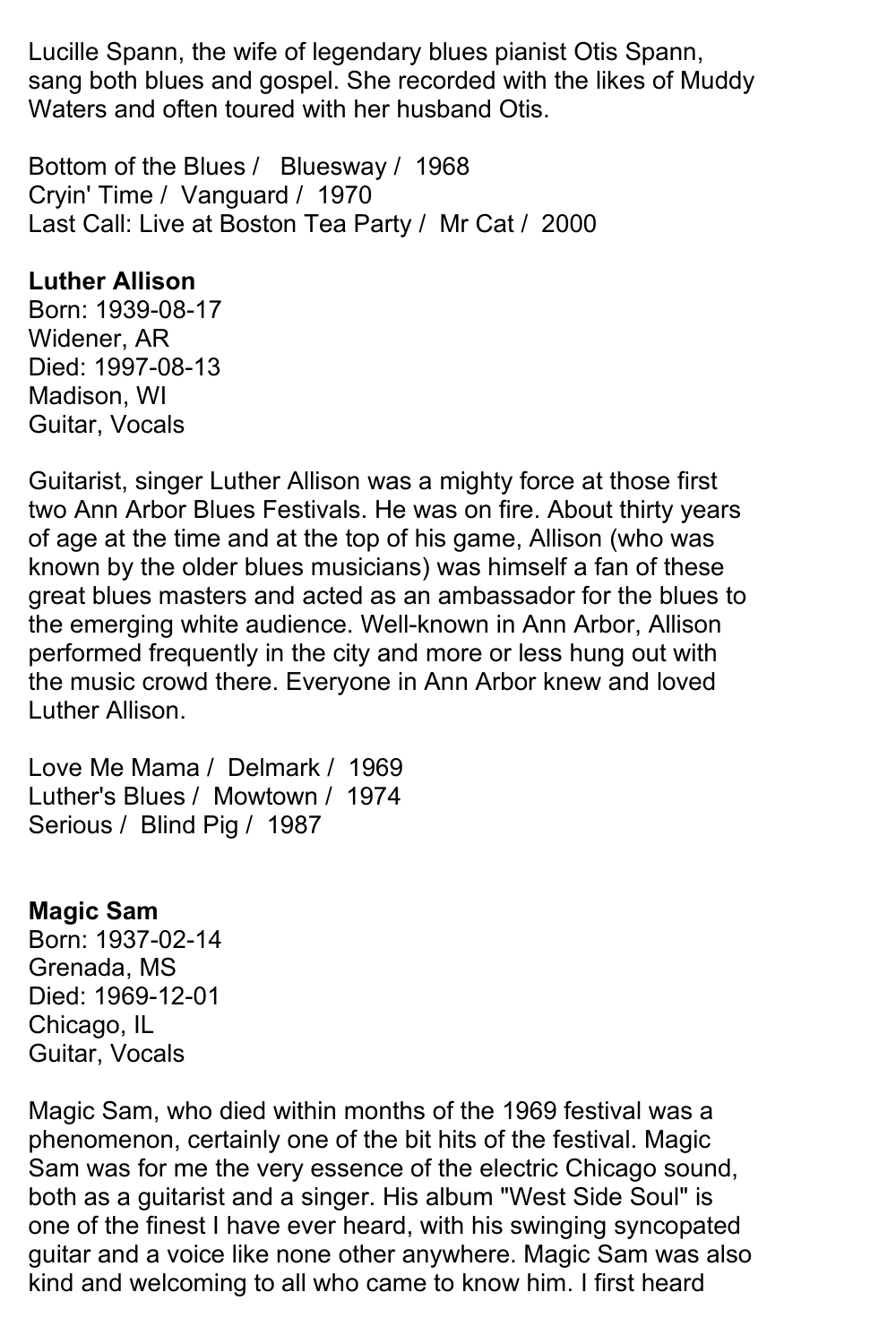Magic Sam on Chicago's West Side, playing in a huge Chinesrestaurant-style low ceiling room. It was packed, so that is was all I could do to slip in a press up with my back to the wall. And then I heard this incredible voice, like shimmering water, and the hair just stood up on the back of my neck. Sam was playing that night with "Shakey Jake" Harris, a harmonica player. If you want a blues player who can sing like no one else, and who is also an incredible guitar player, get the album "West Side Soul."

West Side Soul / Delmark / 1967 Magic Touch / Black Top / 1966 Black Magic / Delmark / 1968

### **Mance Lipscolm**

Born: 1895-09-09 Navosta, TX Died: 1976-01-30 Navosta, TX Guitar, Vocals, Violin

Mance Lipscomp, the oldest artist at the festival (born in 1895), was in his mid seventies when he appeared at the Ann Arbor Blues festival. Gentle mannered and soft-spoken, Lipscomb harkened back to an earlier time and was more in the tradition of folk blues, although he could play a wide variety of styles. Seeing him perform was a treasure.

Texas Songster / Vol. 3: Texas Songster in a Live Performance / Arhoolie / 1965 Texas Songster / Vol. 2: You Got to Reap What You Sow / Arhoolie / 1964 You'l' Never Find Another Man Like Mance / Arhoolie / 1964

# **Mighty Joe Young**

Born: 1927-09-23 Shreveport, LA Died: 1999-03-27 Chicago, IL Guitar, Vocals

Singer, guitarist Mighty Joe Young came from Milwaukee and settled in on Chicago's West side, eventually recording on the Delmark label in 1971. Young did not tour as much as some of the other Chicago blues player, but was well-known and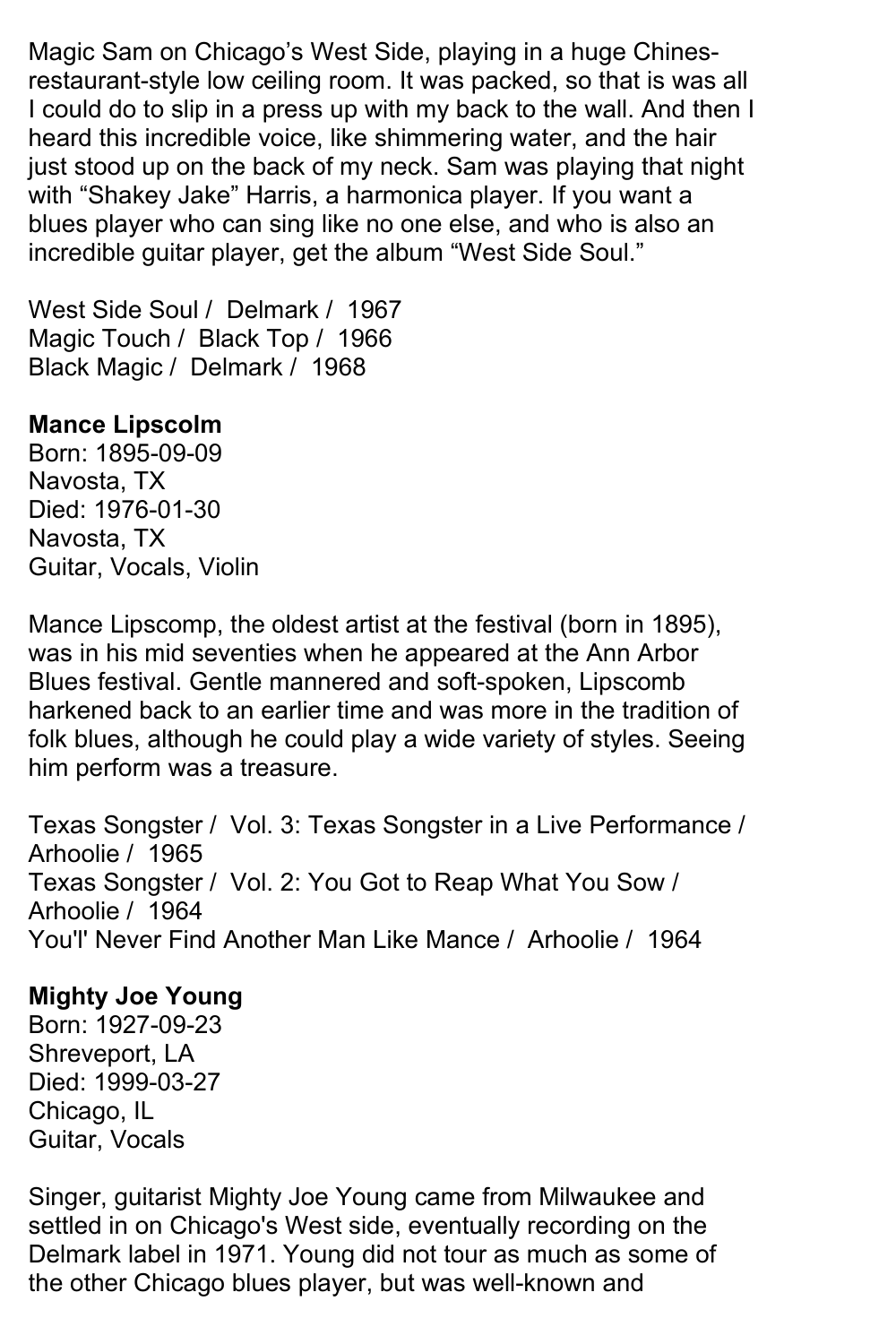respected around town. He was a permanent fixture on the Chicago scene, holding down steady gigs at various Chicago clubs over the years.

Chicken Heads / Ovation / 1974 Mighty Joe Young / Ovation / 1976 Mighty Man / Blind Pig / 1997

## **Muddy Waters**

Born: 1915-04-04 Rolling Fort, MS Died: 1983-04-30 Westmount, IL Vocals, Guitar

If there is one "King" of the Chicago blues, it has to be Muddy Waters. First of all, he acts like a king, always dignified, almost reserved, actually "regal" is the word I am looking for, like a king. I always felt I had to be on my best behavior when I interviewed him or even was at a club where he was playing and I could see that the blues players felt the same way. The Muddy Waters band, like Miles Davis, was the birthing place for all kinds of great blues players, like Junior Wells, Big Walter Horton, Little Walter, Jimmy Rogers, Otis Span, Willie Dixon, James Cotton, Mojo Buford, George Smith, Francis Clay, and many others. The Muddy Waters band always set the bar for comparison and there really was no comparison. Muddy Waters was the living spirit of the Delta sound.

At Newport / MCA / Chess / 1960 Folk Festival of the Blues / MCA / Chess / 1963 Muddy Waters / Chess / 1964

# **Papa Lightfoot**

Born: 1924-03-02 Natchez, MS Died: 1971-11-28 Natchez, MS Harmpnica, Vocals

Lost to the music world for years, harmonica player Papa Lightfoot was found again in the late 1960s and made an album for Vault Records in 1969. A born showman, Lightfoot loved to perform and is reminiscent of the style of Big Joe Turner.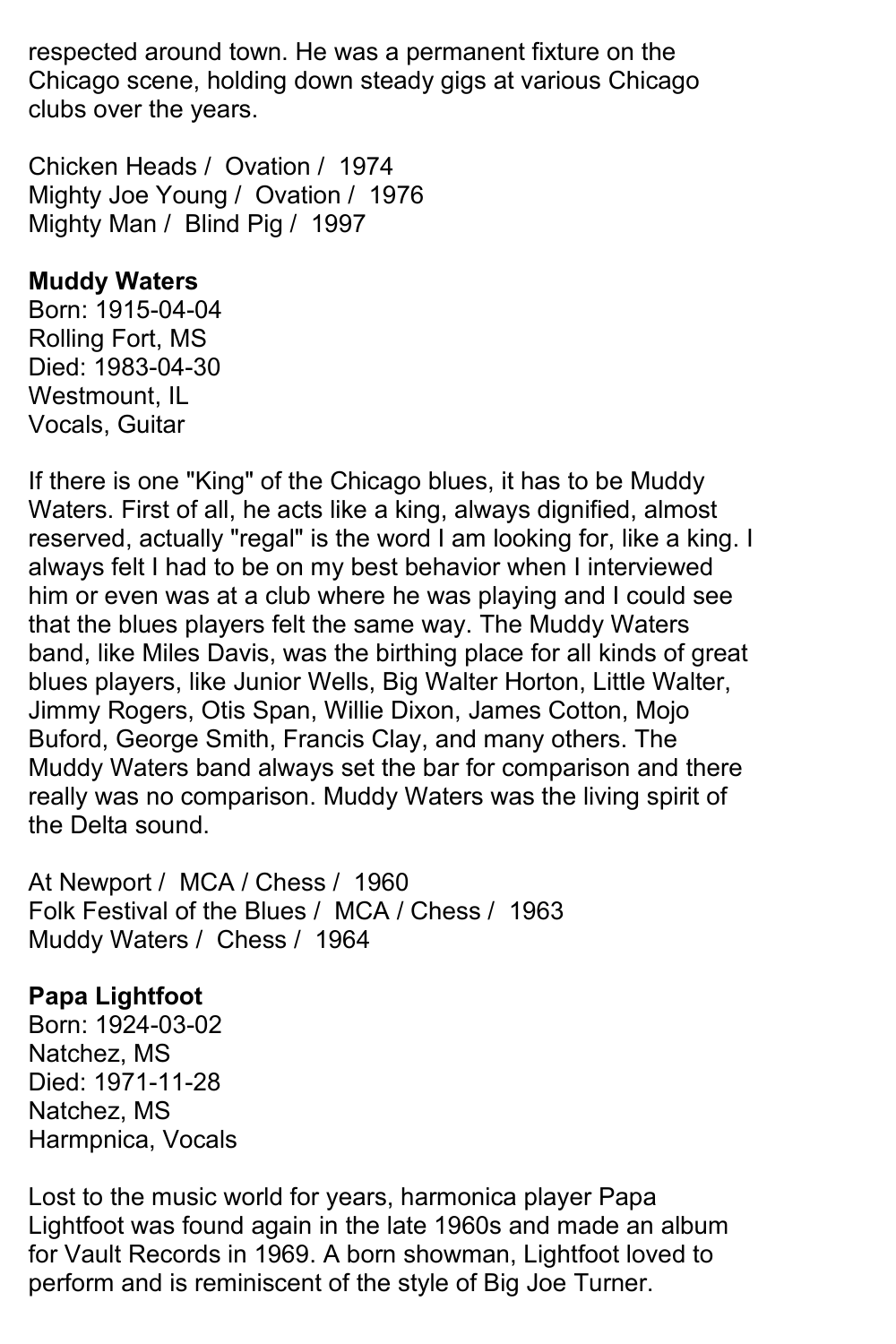Natchez Trace / Vault / 1969 Rural Blues / Vol. 2 / 1969 Goin' Back to the Nachez Trace / Ace / 1995

## **Pee Wee Crayton**

Born: 1914-12-18 Rockdale, TX Died: 1985-06-25 Los Angeles, CA Guitar, Vocals

Texan Singer and blues guitarist Pee-Wee Crayton is in the tradition of blues-great T-Bone Walker in that his vocals are refined and sophisticated, but his aggressive guitar playing is distinct and instantly recognizable.

Pee Wee Crayton / Crown / 1959 Blue Guitar Genius / Vol. 1 / Ace / 1982 Blues After Dark / Charly / 1988

# **Robert Jr.Lockwood**

Born: 1915-03-27 Marvell, AR Died: 2006-11-21 Cleveland Guitar, Vocals

Robert Lockwood, Jr. had the distinction of studying and traveling with two of the greatest bluesman, Sonny Boy Williamson (Rice Miller) and the legendary Robert Johnson (who lived with Lockwood's mother for some ten years). Lockwood was in demand in the Chicago area as a sideman, working with Little Walter, Sunnyland Slim, Eddie Boyd, and many others. For those of us learning blues back in the later 1960s, Lockwood obviously carried the tradition. You could see it in how he carried himself and hear it in his playing. And he was kind and approachable. We all loved to hang around Robert Jr. Lockwood.

Steady Rollin' Man / Delmark / 1970 Plays Robert and robert / Evidence / 1982 I Got to Find Me a Woman / Verve / 1998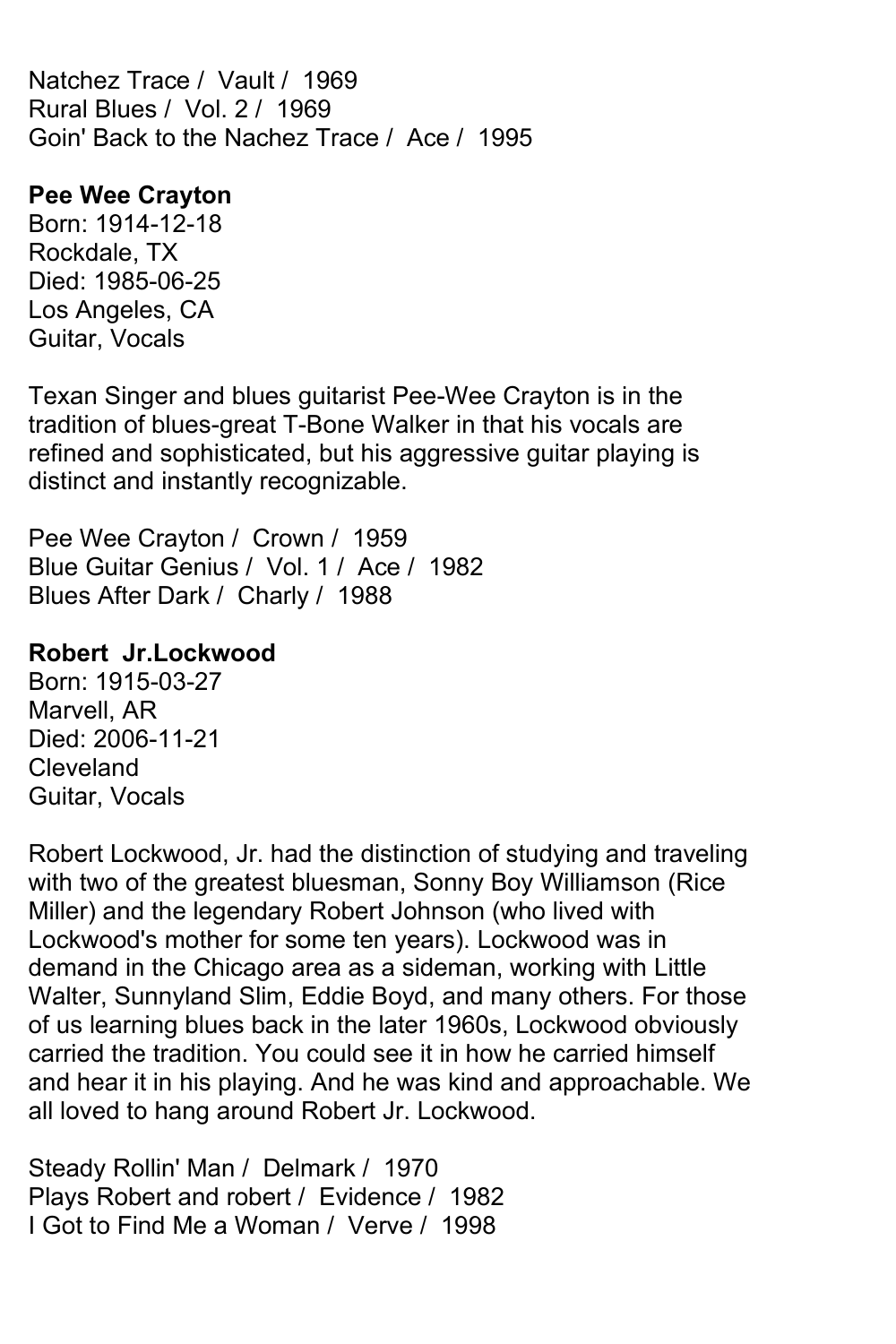# **Robert Pete Williams**

Born: 1914-03-14 Zachary, LA Died: 1980-12-31 Rosedale, LA Guitar, Vocals

Robert Pete Williams was actually discovered at Angola Prison in Louisiana, where he was serving time for murder. Williams is not a Chicago-style player, but is more country style, with intense songs of his life experience in and out of prison. He was featured at many festivals during the later sixties, often traveling with Mississippi Fred McDowell.

Angola Prisoner's Blues / Arhoolie / 1961 Louisiana Blues / Takoma / 1967 Rural Blues / Storyville / 1972

## **Roosevelt Sykes**

Born: 1906-01-31 Elmar, AR Died: 1983-07-17 New Orleans, LA Piano, Vocals

Blues pianist Roosevelt Sykes was born in Louisiana, raised in Arkansaw, and relocated to Chicago in 1943, where he charted a number of songs, with his band "The Honeydrippers." He returned to New Orleans in the 1960s, where he remained. I cannot really find words for Roosevelt Sykes, who was of course an awesome pianist and singer, always upbeat and with a friendly word for all who came to know him. His incredible kindness and welcoming nature made him a true ambassador for not only the blues, but for humanity. Roosevelt and my father spent a couple days hanging out and drinking beer. That was a sight to see.

Honneydripper / Bluesville / 1961 Feel Like Blowin My Horn / Delmark / 1973 Hard Drivin' Blues / Delmark / 1975

**Sam Lay** Born: 1935-03-20 Birmingham, AL Drums, Vocals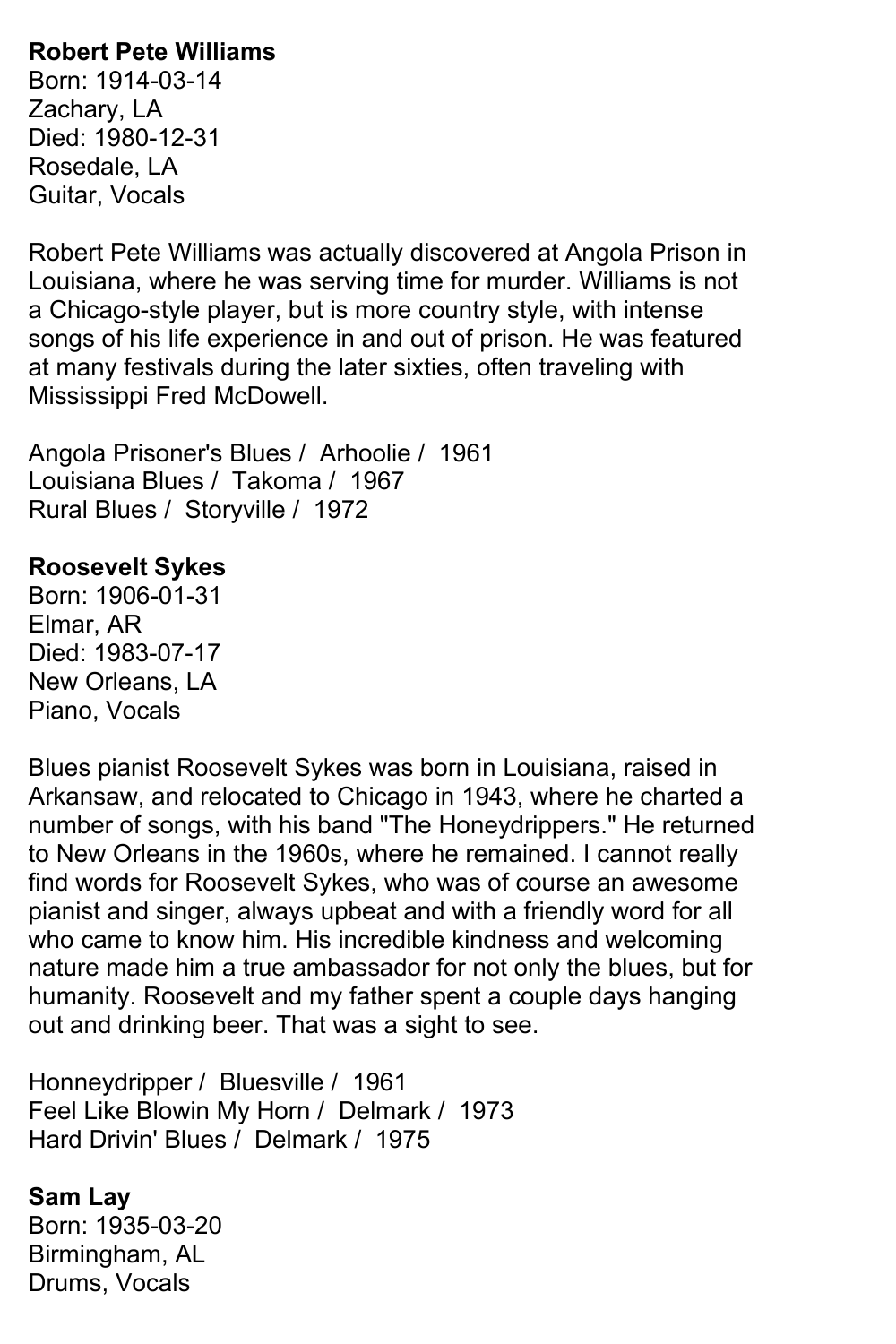Chicago-style drummer Sam Lay came up through the Howlin' Wolf band, playing with the Wolf for six years until he switched to the Paul Butterfield Blues Band and immediately found prominence. He also backed up Bob Dylan at the historic 1965 Newport Folk Festival set when Dylan went electric. Lay taught the drummer of our blues band, a young Iggy Pop, how to do the double-shuffle. Iggy practiced for weeks to get it right, which he did.

Shuffle Master / Appaloosa / 1992 Stone Blues / Evidence / 1996 Live on Beale Street / Blue Moon / 2000

### **Son House**

Born: 1902-03-21 Riverton, MS Died: 1988-10-19 Detroit, MI Guitar, Vocals

Hearing Son House live at the Ann Arbor Blues Festivals, one of the greatest of the Delta-style slide players, was like being back there and then where all that music came from. Here was a man who influenced and was revered by players like Muddy Waters, Robert Johnson, and everyone (and all they represent) playing music that would sear your soul and start you to thinking: what is this life all about. This is where the music came from.

Blues from the Mississippi Delta / Folkways / 1964 The Legendary Son House / Columbia / 1965 Son House / Folk Lyric / 1995

### **Sunnyland Slim**

Born: 1907-09-05 Vance, MS Died: 1995-03-17 Chicago, IL Piano, Vocals

Blues pianist Sunnyland Slim was born in the Mississippi Delta and moved first to Memphis and finally to Chicago in 1928 where he became one of the most sought-after and beloved blues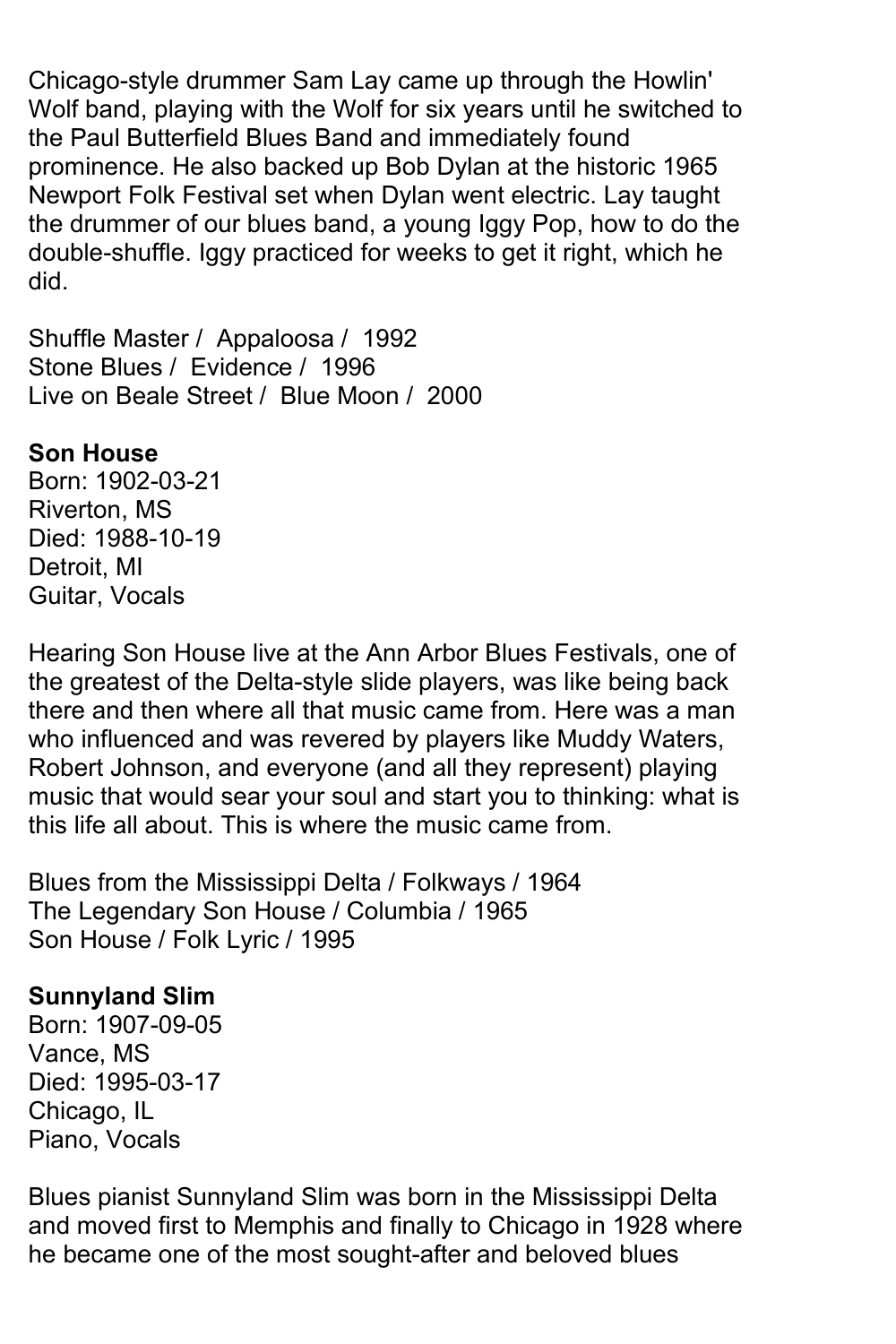players in that city. He has recorded dozens of albums and has appeared on hundreds of albums.

Midnight Jump / BGO / 1969 Slim's Shout / Prestige / 1969 She Got That JIve / Airway / 1977

#### **Willie Dixon**

Born: 1915-07-10 Vicksburg, MS Died: 1992-01-29 Burbank, CA Bass, Guitar, Vocals

Willie Dixon is central to the history of Chicago blues as a singer, a bassist, arranger, record producer, and above all as a songwriter. Dixon songs include Little Walter's "My Babe," "Evil" and "Spoonful" by Howlin' Wolf, and a host of other hits like: "Back Door Man," "I Just want to Make Love to You," "Wang Dang Doodle," and "Little Red Rooster."

I Am the Blues / Columbia / 1970 Catalyst / Ovation / 1973 Hiden Charms / Bug / 1988

# **Lightnin' Hopkins**

Born: 1912-03-15 Centerville, TX Died: 1982-01-30 Houston, TX Guitar, Vocals

Texas guitarist and singer Lightnin' Sam Hopkins is without a doubt one of the most awesome performers I have ever experienced. It was more than just music we heard. Like the really great blues players, such as Muddy Waters, Lightnin' Hopkins literally created time as he went along and if you dared listen, you were caught up in it and his music could rearrange your mind for you. Hopkins was riveting.

Lightnin' Hopkins / Folkways / 1959 Sings the Blues / Crown / 1961 Mojo Hand / Collectables / 1962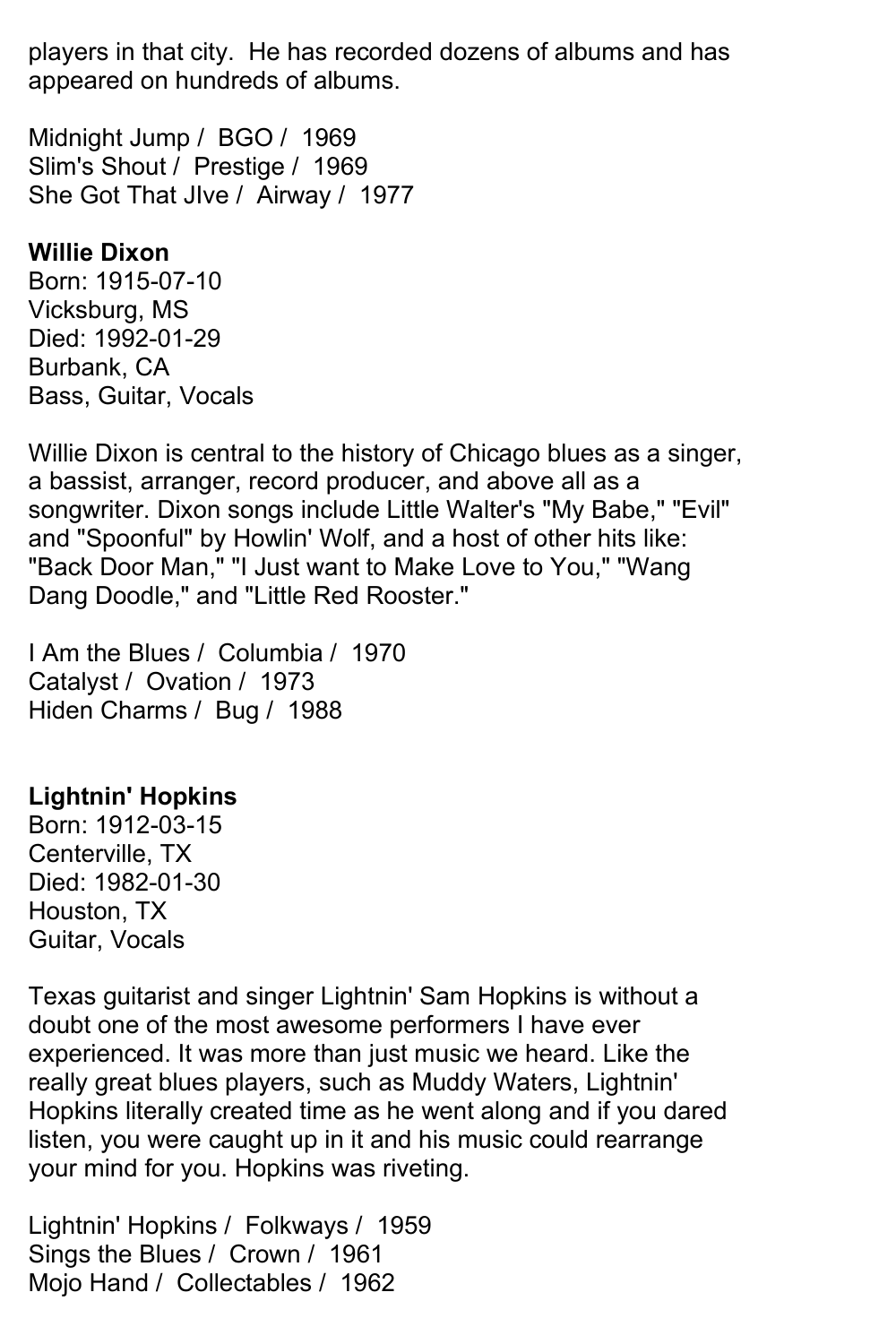**Lazy Bill Lucas** Born: 1918-05-29 Wynee, AK Died: 1982-12-11 Minneapolis, MN Piano, Vocals

Chicago pianist Lazy Bill Lucas moved to Chicago in the early 1940s, hanging out and working with John Lee "Sonny Boy" Williamson and Big Joe Williams. Lester also played with Little Walter, Snooky Prior, and in the Howlin' Wolf Band. He was well known in Minneapolis for the "Lazy Bill Lester Show."

Lazy Bill Lucas / Philo

#### **John Jackson**

Born: 1924-02-25 Woodville, VA Died: 2002-01-20 Fairfax Station, VA Guitar, Vocals

Blues singer and guitarist John Jackson represents the East Coast Piedmont blues, in the songster tradition - a more country side of blues with an easy-going style.

John Jackson / Rounder / 1966 John Jackson Vol. 2 / Arhoolie / 1968 Don't Let Your Deal Go Down / Arhoolie / 1970

### **Lowell fulsom**

Born: 1921-03-31 Tulsa, OK Died: 1999-03-07 Inglewood, CA Guitar, Vocals

West Coast blues singer, guitarist, and songwriter Lowell Fulson wrote such blues standards as "Everyday I Have the Blues" and "Reconsider Baby," a big hit that was later covered by no less than Elvis Presley. Fulson played a wide range of blues, with sideman such as Stanley Turrentine, David "Fathead" Newman, and other jazz greats.